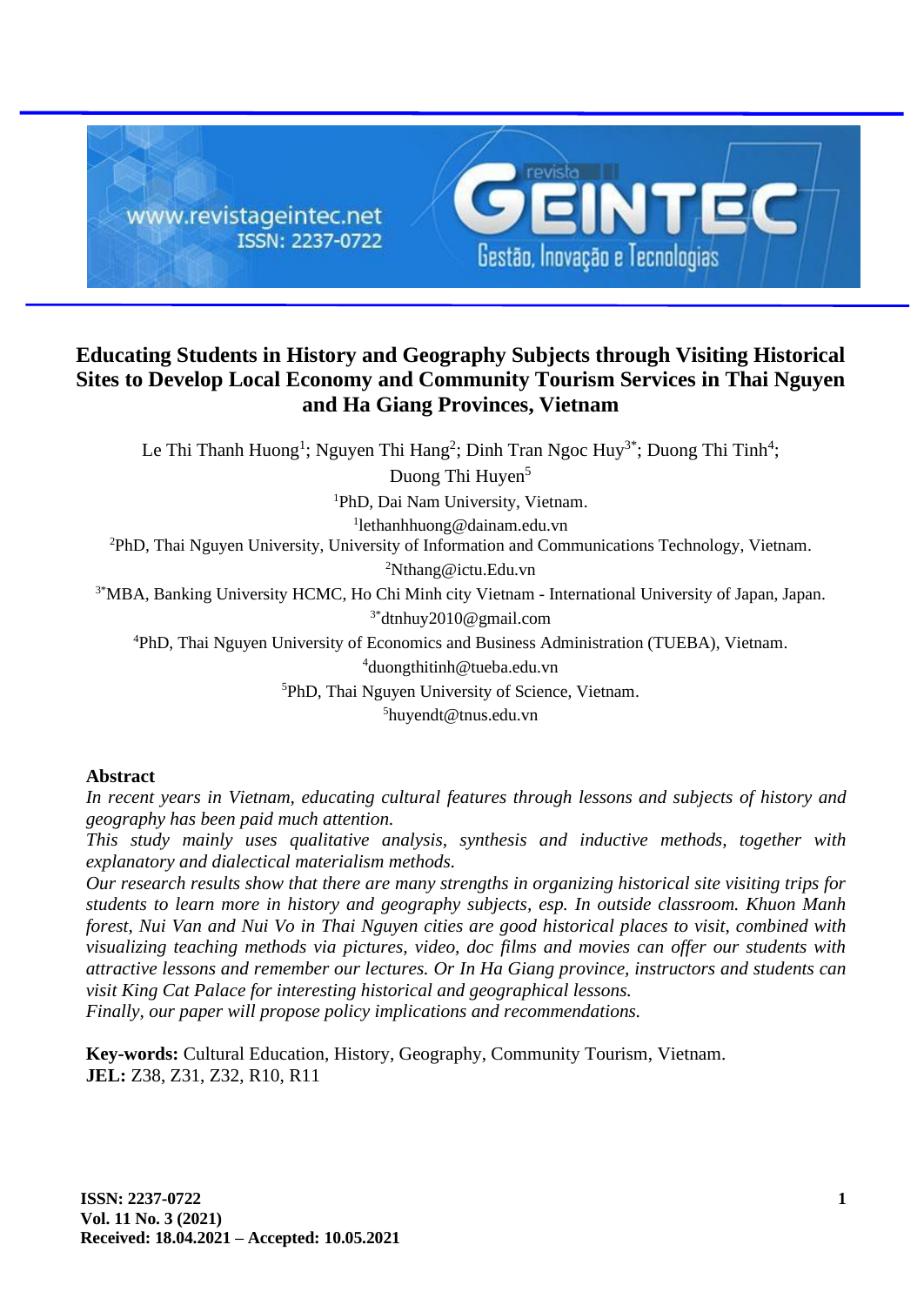#### **1. Introduction**

Educating students by organizing trips to visit historical sites via Community tourism in Thai Nguyen city and Ha Giang province, recently has been developed by many teachers.

Nguyen Manh Huong, Le Thi Thuy An, Dinh Tran Ngoc Huy et al (2021) stated that teachers' skills such as psychological, pedagogy and computer skills will affect their students' thinking ability, creativity and IT skills, etc.

Also, we emphasizes on story telling method for students from lecturers side.

Ha Giang province in the Northern region of our country has beautiful and majestic natural scenery and uniqueness and diversity in the cultural and spiritual life of ethnic communities. With 19 ethnic groups, each ethnic group has its own cultural identity, the most typical are traditional festivals that create a distinct attraction. Festivals are a type of intangible cultural heritage that reflects clearly. cultural and spiritual life of each nation. According to statistics, at present, the province has about 20 traditional festivals, most of which are folk festivals that still retain the typical customs and practices of the ethnic groups living in the area. If the Mong people have Gau Tao festival, the Nung people, and the Pu Peo people have a ceremony to worship the gods of the forest, and the Dao people have a ceremony to raise the quality level, then the Pa Then people have a fire dance festival, the Lo Lo people have an ancestor worship ceremony, and the La people have a festival to worship their ancestors. Only has the New Rice Celebration; The Tay people have the Long Tong festival… The traditional festivals take place all year round. In addition to the ceremony, there are also cultural activities, arts, folk songs, folk dances, folk games, creating a space. imbued with traditional cultural identity, creating a highlight to attract tourists from all over the world.

In the past 10 years, Ha Giang province has been a bright spot in CBT development, with diverse topography and geology, and many beautiful sights to attract tourists such as: Dong Van stone plateau, terraced fields, Lung Cu flagpole. Meo king palace, Quan Ba heaven gate, Chieu Lau Thi mountain peak... Especially, the features and cultural interferences of 22 ethnic groups living together in Ha Giang have maintained many festivals and customs. long-standing customs such as: the festival of the Dao people; Gau Tao festival of the Mong people; fire dance festival of the Pa Then; It is the diversity of natural landscapes and national culture that has attracted domestic and foreign tourists to Ha Giang increasingly. In 2019, over 1.4 million people; in which international visitors 225,131 turns, domestic visitors 1,177,235 turns; revenue reached 1,500 billion VND.

In 2020, due to the impact of the Covid-19 epidemic, the number of international visitors decreased significantly, but with many promotions, the number of domestic tourists skyrocketed by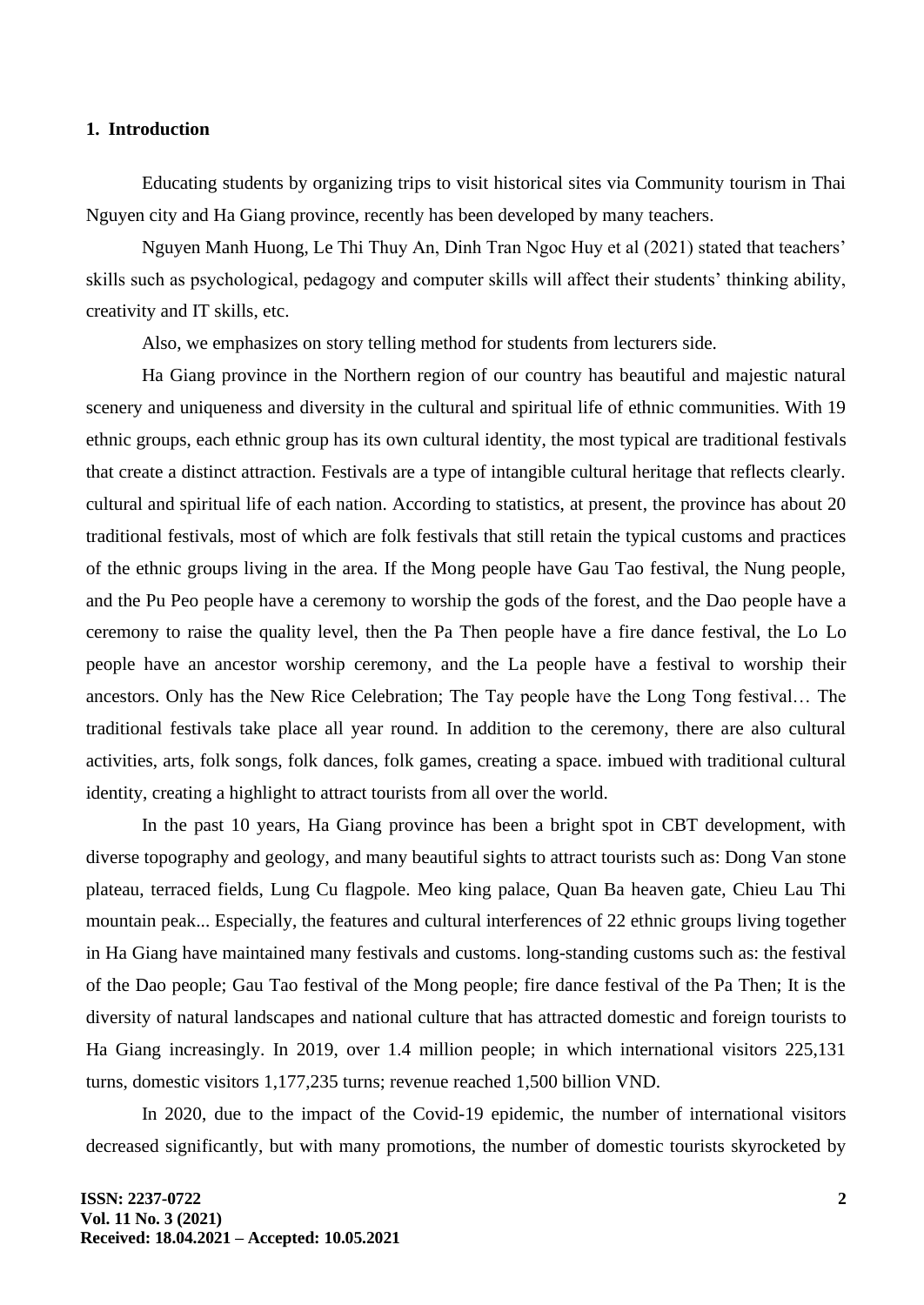the end of December 2020, the number of visitors was 1.4 million people. with a revenue of VND 2000 billion (Ha Giang Department of Culture, Sports and Tourism, 2020). In order to gain reputation, visitor preference can see the involvement of local leaders, businesses and residents in the effort to provide tourism services to visitors. Currently, the number of accommodation and catering establishments in the province has increased continuously with many prices and quality to meet the requirements of diverse customer groups. Moreover, each district has built different tourist highlights to "hold" tourists to experience Ha Giang longer or have the goal of returning here in the next trips. This is the right direction of the locality to develop sustainable tourism.

On the other hand, Thai Nguyen city has a lots of historical sites and beautiful scenes such as: Nui Van (Literature Mountain) and Nui Vo (Kungfu moutnain) are located at the foot of Tam Dao mountain in 2 communes Van Yen - Ky Phu, Dai Tu district - Thai Nguyen, 15km northwest of Nui Coc Lake tourist area. A relic associated with the name and hometown of the famous general Luu Nhan Chu with outstanding contributions to the resistance war against the Ming invaders in the 15th century and the Le dynasty.

The paper organized with introduction, literature review, methodology, main results, discussion and conclusion with policy suggestions.

#### **2. Literature Review**

#### **2.1. Previous Studies**

First, Allen et al (1988) found out there is nonlinear correlation between tourism development and satisfaction or importance of community dimensions is generally nonlinear with citizen involvement, public services, and the environment being most sensitive to tourism development. And there are 7 aspects of community life were public services, economics, environment, medical services, citizen involvement, formal education, and recreation services.

Second, Vogt and Jordan (2016) stated that Tourism, in some communities, occurred "organically" as a place of services for those traveling to or through, while elsewhere development was planned and marketed to attract leisure or business tourists. Today, communities across the globe are accessible by tourists as the ability to travel almost anywhere in the world has greatly expanded over the past 100 years.

Third, Nguyen Thi Hang, Duong Thi Tinh, Dinh Tran Ngoc Huy, Pham Thi Hong Nhung (2021) said that New technology will still require human workers. Companies that embrace new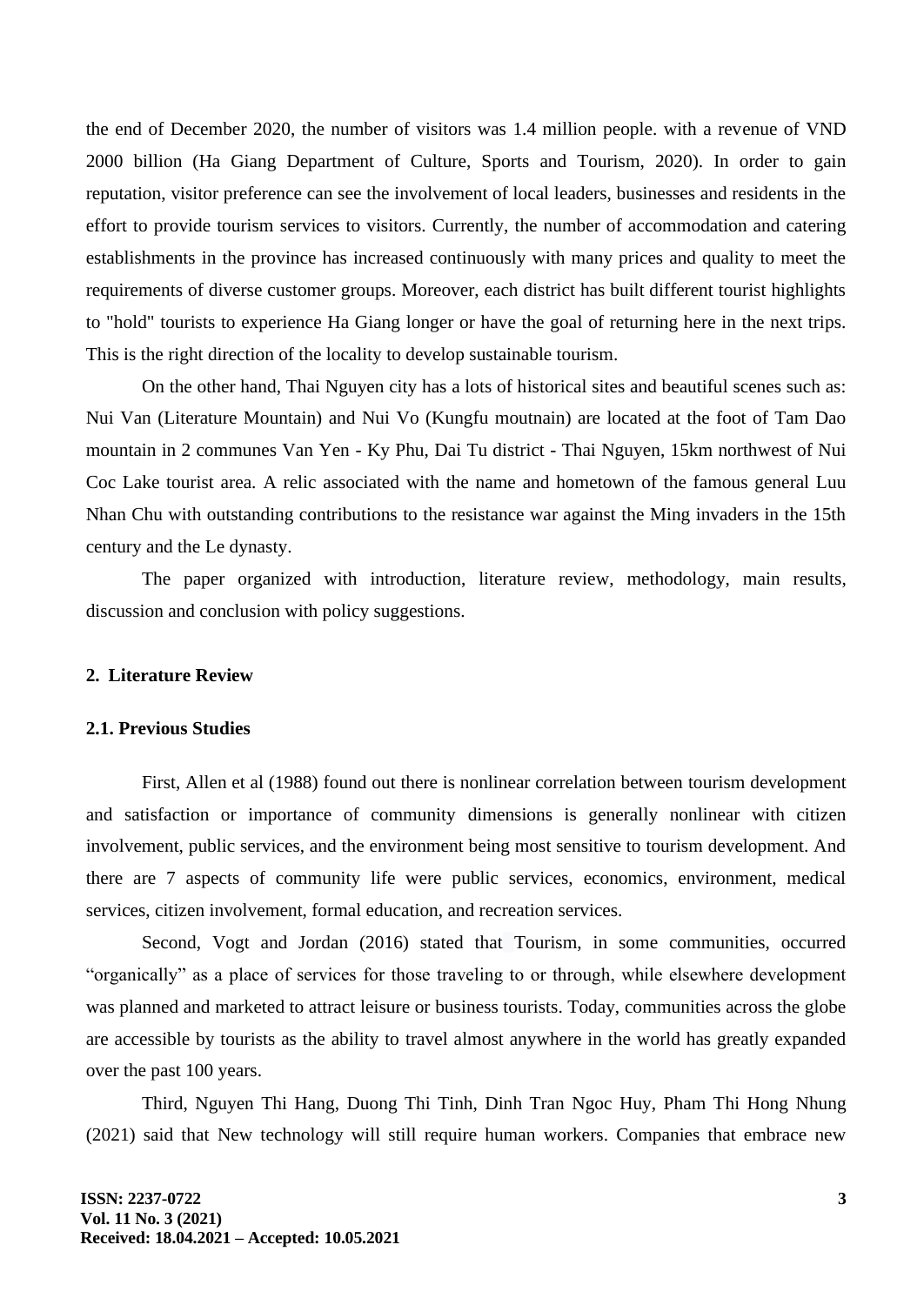technology are growing, which leads to more jobs and different kinds of jobs. Hence, laborers need to be trained to meet demand (higher) during Industry 4.0.

Next, We summarize related studies in below table

| Authors                        | Year | Results, contents                                                                                                                                                                                                                                                                                                                                                                           |  |
|--------------------------------|------|---------------------------------------------------------------------------------------------------------------------------------------------------------------------------------------------------------------------------------------------------------------------------------------------------------------------------------------------------------------------------------------------|--|
| Croes<br>and<br>Semrad         | 2013 | Tourism (cultural) can be developed in concepts of small islands<br>destinations.<br>And various tourists can determine The cultural tourism typology.<br>Then we can quantify the economic impact of cultural tourists.                                                                                                                                                                    |  |
| Valeriu<br>and<br><b>Istoc</b> | 2007 | Tourism (cultural) will involve a wide range of interdependent activities,<br>connected with other economic branches, which play a major role in the<br>developing tourism industry. The people's increasing amount of leisure<br>time, the tourists' changing interest and the increasing life expectancy help<br>the cultural tourism gain popularity faster then other tourism segments. |  |
| <b>Richards</b>                | 2018 | There are many aspects of tourism (cultural) such as heritage conservation,<br>cultural tourism economics, anthropology, etc. And we see the shift from<br>tangible to intangible heritage, more attention for indigenous and other<br>minority groups and a geographical expansion in the coverage of cultural<br>tourism research.                                                        |  |

### **2.2. Theory of Community Tourism Services**

#### **2.2.1. The Concept of Community Tourism**

There are many concepts given about CBT such as:

Nicole Hausle and Wollfgang Strasdas introduced the concept of community-based tourism: "CBT is a form of tourism in which mainly local people develop and manage. The economic benefits from tourism will stay in the local economy." According to this definition, the community is highlighted with the main role in tourism development right in the area they manage. They are also the direct beneficiaries of this activity (Prabhakaran, 2014).

According to the World Wide Fund for Nature, "CBT is a type of tourism in which the local community has control over the development and management of tourism and most of the profits are derived from it. tourism activities are retained for the community" (Bui Thi Hai Yen, 2012).

Community tourism development is an economic and social process based on the active participation of local communities. Tourism development can lead to problems for the community, but if there is a clear direction and planning, tourism development will contribute to raising awareness for the community about the possible consequences. happening, community opportunities,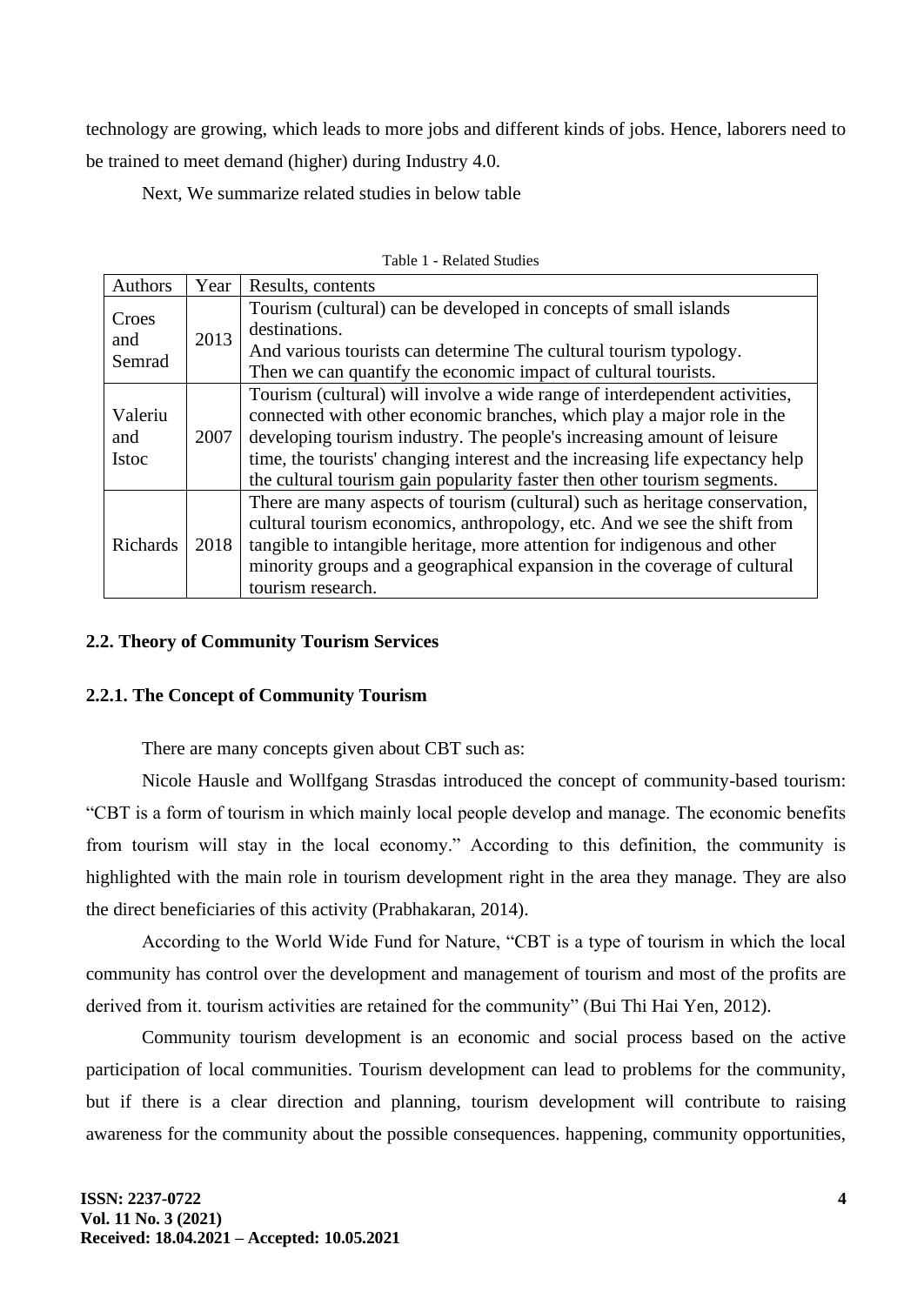empowering communities to make decisions, training local communities on management and operations, providing better technical facilities and services to the community, establishing management mechanisms stronger sense of community and a spirit of interdependence (Cengiz, 2011).

#### **3. Methodology**

Authors will use quantitative analysis: statistic and data analysis from provincial data.

For qualitative analysis: authors use synthesis and inductive methods, combined with dialectical materialism methods.

### **4. Main Results**

# **4.1. Historical Sites and Beautiful Scenes in Thai Nguyen - Good Method to Study History and Geography**

First, teachers can organize historical site visiting trips to many locations in Thai Nguyen city for instance, visiting Khuon Manh forest.

Khuon Manh forest in Trang Xa commune, Vo Nhai district used to be the place of activities of revolutionary cadres and guerrillas during the resistance war. On September 15, 1941, here took place the establishment ceremony of National Salvation Team II, the predecessor of the Vietnam People's Army. It was a milestone marking a historical period of resilient revolutionary struggle of the Party and our people in the cause of national liberation. This place has been classified as a national historical relic by the Ministry of Culture and Information (now the Ministry of Culture, Sports and Tourism) and is an invaluable asset in the cultural heritage treasure of the nation.

The historical relic area of the Second National Salvation Platoon has a total area of 21ha and has been invested by the State to build and embellish a number of work items such as: Monuments, historical houses registering soldiers, stele inscription historical monuments, rest huts, 136 steps up and down, waiting houses.

That is Khuon Manh forest. Nearly 80 years ago, an extremely important event took place in the flow of Vietnamese revolutionary history. On September 15, 1941, the Second National Salvation Platoon, the forerunner of the Vietnam People's Army, was established.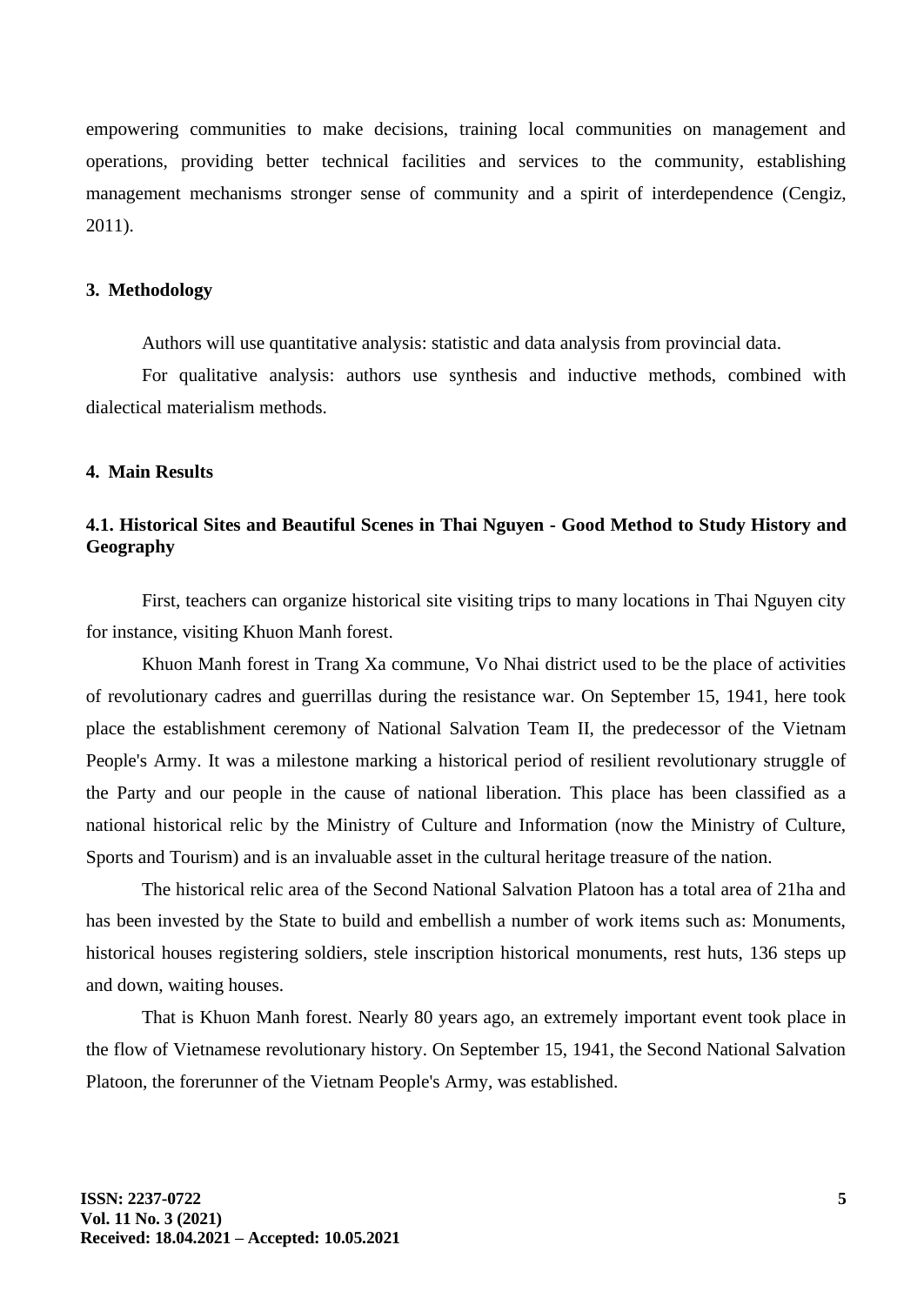

Second, teachers and instructors can take students in history or geography subjects to Vo Nhai town to visit many sties.

Coming to Vo Nhai, visitors can return to the roots of humanity with Than Sa archaeological relic site, located in Than Sa commune, Vo Nhai district, about 40 km from Thai Nguyen city. Here, the stone archaeological sites of people who lived about 2-3 thousand years ago were discovered in Phieng Tung cave (Mouth Ho cave), Nguom in Than Sa region, proving that there existed a civilization here. ancient culture called Than Sa culture. This is the oldest culture known to date in Vietnam and mainland Southeast Asia. Coming here, visitors will be able to witness with their own eyes the relics, excavated holes in the cave, climb the mountain, experience the wild life, feel the environment, fresh climate amidst the natural space of the rocky mountains. soaring as far as the eye can see, both profound and mysterious of the land of the ancient people of Than Sa. The relic area was ranked as a national monument by the State in 1982 and was included in the category of special national monuments by the Ministry of Culture and Information.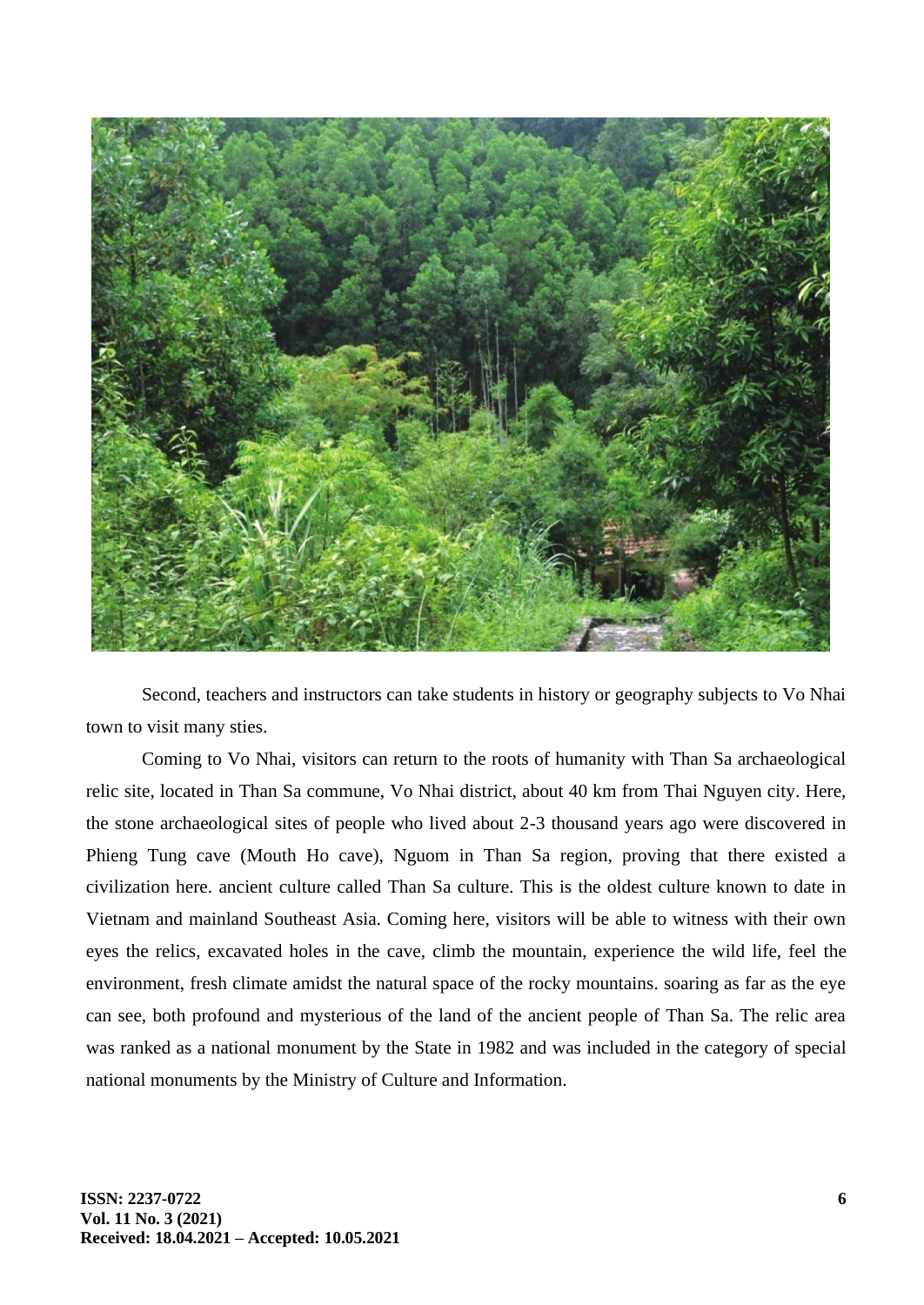

Map of Vo Nhai district (Thai Nguyen - Vietnam)

# **4.2. Educating History via Visiting Historical Sites in Ha Giang Province**

For history and geography issues:

Currently, the province has been exploiting 12 typical community-based cultural tourism villages associated with new rural construction, of which the Tay ethnic group: 8 villages (Thanh Son, Vi Xuyen district; Na Rang, Xin district). Man; Chi village, Quang Binh district; Ha Thanh hamlet, Lam Dong, Tha and Ban Sui hamlets, Ha Giang city; Khiem village, Bac Quang district); Dao ethnic group: 01 village (Nam Dam, Quan Ba district); Mong ethnic group: 01 village (Lung Cam Tren, Dong Van district); Lo Lo ethnic group: 01 village (Lo Lo Chai, Dong Van district); Giay ethnic group: 01 village (Tat Nga village, Meo Vac district). In 2019, a number of villages received a high number of visitors, such as: Lung Cam village welcomed 50,000 visitors, with a revenue of over 1 billion VND; Lo Lo Chai village, Dong Van district welcomed 25,000 visitors, revenue of over 500 million VND; Nam Dam village, Quan Ba district welcomed 5,380 visitors (an increase of 1,256 visitors compared to the same period in 2017), the revenue reached over VND 1.5 billion; Ha Thanh village and Lam Dong village, Ha Giang city 11,520 visitors, revenue reached VND 3.45 billion, up 20% over the same period in 2017; Chi village, Quang Binh district received 3,981 visitors, revenue of nearly 1 billion VND; The average income of households doing tourism services (homestay) in cultural and tourist villages is on average 30 to 50 million VND/year.

Next, teachers can organize visiting trips for students to historical sites such as: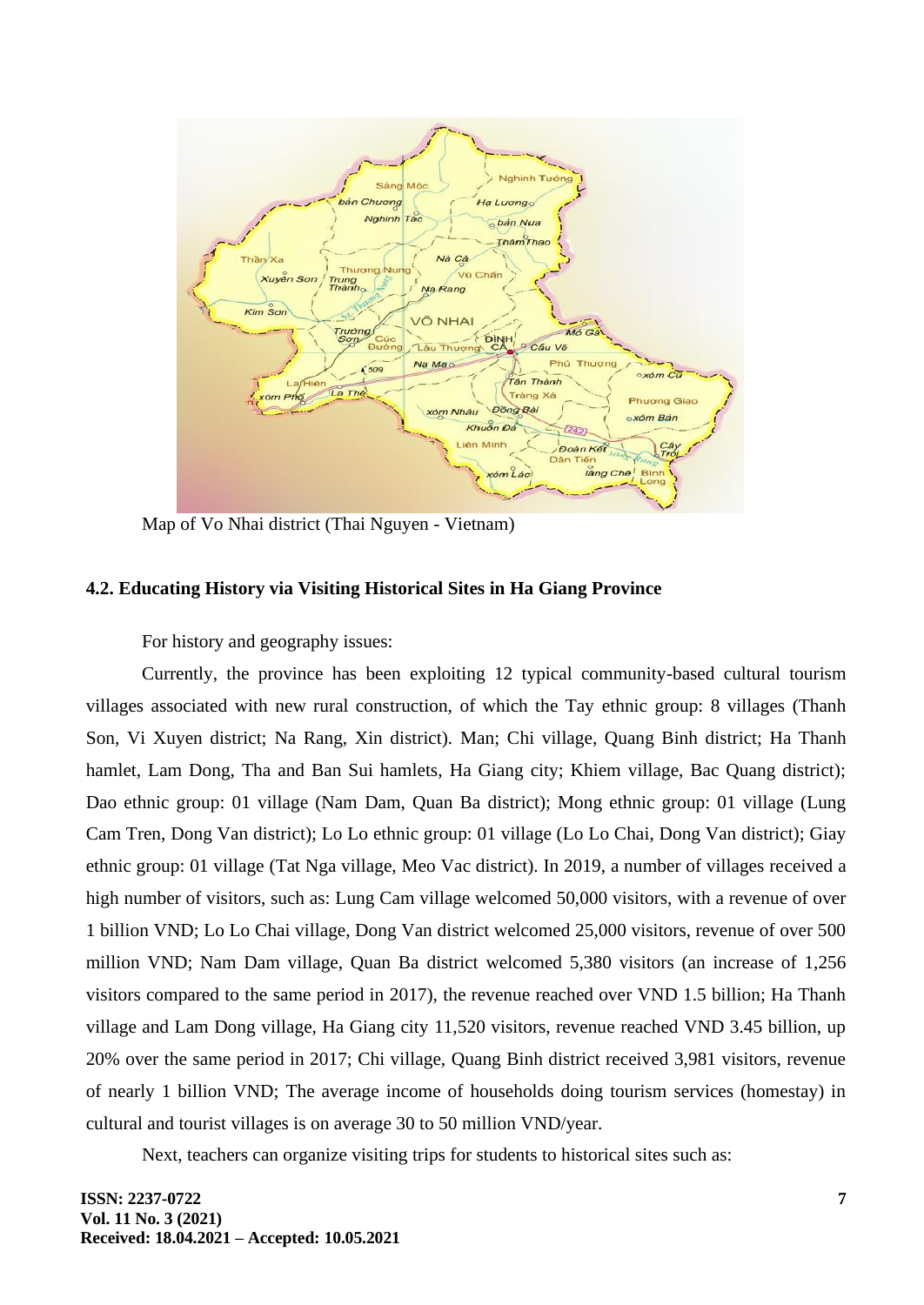#### **King Cat Palace**



Ảnh: Internet

Located 145 km northwest of Ha Giang town, 24 km southwest of Dong Van district center. After the road is located next to the line of tall shaman trees, the majestic stone gate of the palace of King Meo Vuong Chinh Duc in Sa Phin (Dong Van - Ha Giang) appears on the top of the hill. Vuong Chinh Duc is the head of the Vuong family of the Mong people in Ha Giang a century ago, and was ranked as a relic by the state in 1993.

In the early twentieth century, Vuong Chinh Duc was appointed Bang Ta built his house into a rich and unique residence to live and work. The house is built in the ancient Chinese architecture (late Qing Dynasty), the overall area is divided into three main parts: the front palace, the middle palace and the rear palace, including four horizontal houses, six vertical houses, two floors with 64 rooms with 64 rooms. The usable area is 1120 m2. Surrounding the building is a system of stone walls with a thickness of 0.6 - 0.9 m; 2.5 - 3m high. It is a rare relic in the northern mountainous region of a Mong family in Ha Giang, with beautiful architecture, elaborately decorated stone reliefs, meticulously crafted wooden window frames. elaborately carved, the roof is covered with trough tiles. The construction of the Vuong family house is an art work - a cultural heritage. With great natural scenery, cool air, high mountains and wide fields, it is convenient for visitors to visit when traveling to Ha Giang.

#### **5. Discussion**

Students can learn more when visiting Vo Nhai- Thai Nguyen city: Duong Thi Huyen, Dinh Tran Ngoc Huy, Nguyen Thi Suoi Linh (2021) stated that: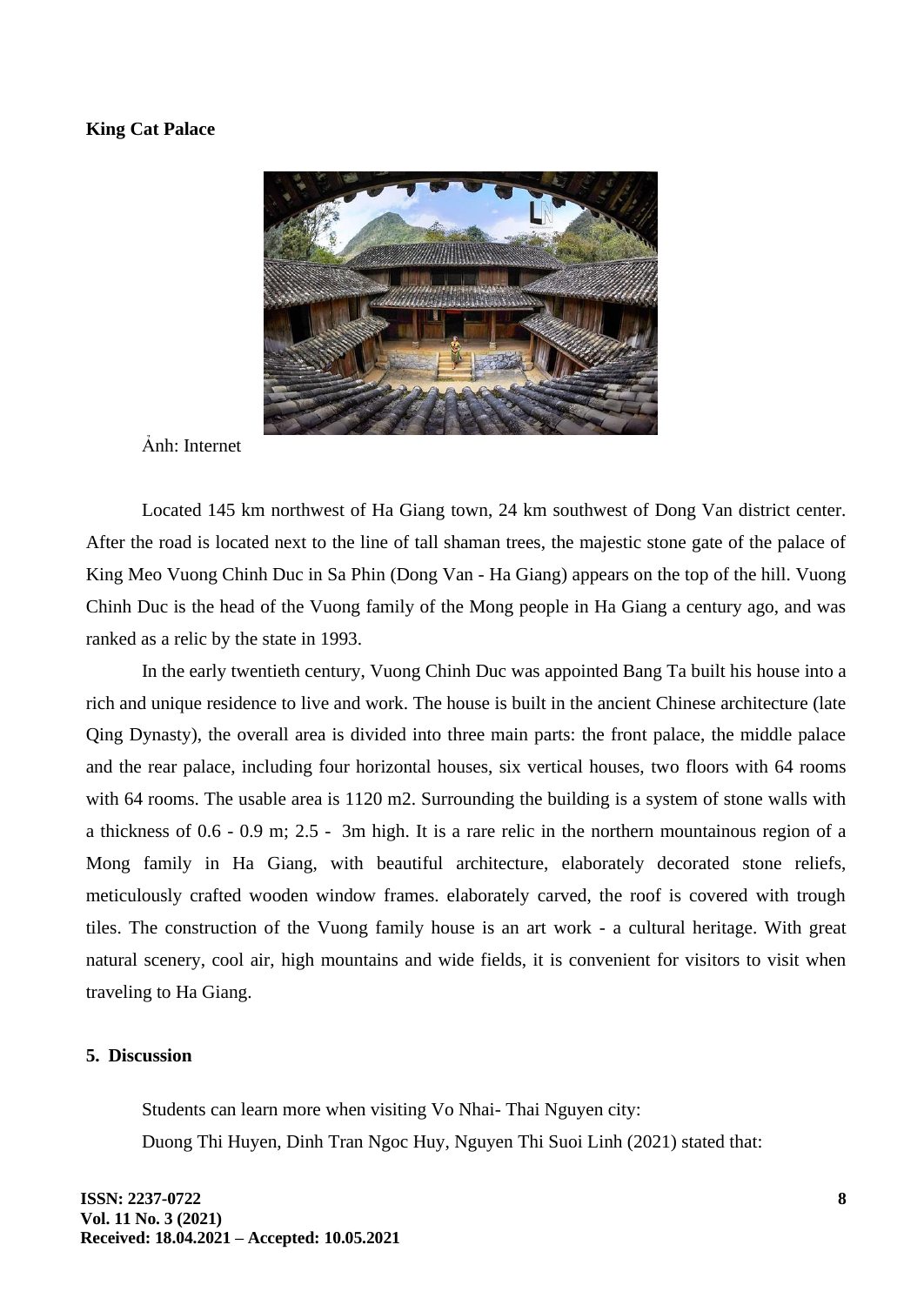Revolutionary historical and cultural relics are valuable assets of each locality, each nation, each country and the whole of humanity. It is the most faithful, authentic and specific evidence of the cultural characteristics of each country and region. It contains all that belongs to the good traditions, the quintessence, the wisdom, talents, cultural and artistic values of each country. Cultural and historical relics have great potential, contributing to the development of human intelligence and talent, contributing to the development of humanities and historical literature.

That is the historical face of each nation, each country, each region. Vo Nhai is a district with many historical and cultural relics, most of which are ranked at national and provincial level. These relics are not only valuable in terms of history, but also in terms of architecture, art, and Eastern Buddhist culture, so they have oriented people towards their roots and cultural values. protected, national identity is preserved. It is because of its values that historical and cultural relics are attractive tourist destinations for tourists, historians, and cultural researchers. This is a great potential that can be exploited for ecotourism activities.

|       |                                               | Monument type |              | Address    |
|-------|-----------------------------------------------|---------------|--------------|------------|
| Order | Name of monumnet                              | National      | Provincial   |            |
|       |                                               | level         | level        |            |
| 1.    | Hang phượng Hoàng - suối Mỏ Gà                | X             |              | Phú Thượng |
| 2.    | Đồng Toong-Cσ sở cách mạng thời kỳ 1941-1943  |               | $\mathbf{X}$ | Phú thượng |
| 3.    | Đình Mỏ Gà                                    |               | X            | Phú Thượng |
| 4.    | Đình Làng Vang                                |               | $\mathbf{X}$ | Liên Minh  |
| 5.    | Địa điểm thành lập Đội Cứu quốc quân II       | X             |              | Tràng xá   |
| 6.    | Địa điểm thành lập Chi bộ Đảng đầu tiên huyện |               | $\mathbf{x}$ | Phú Thượng |
| 7.    | Hang Huyện                                    | X             |              | Tràng Xá   |
| 8.    | Đền Đình Cả                                   |               | $\mathbf{x}$ | TT Đình Cả |
| 9.    | Địa điểm đồn Đình Cả                          |               | $\mathbf{X}$ | TT Đình Cả |
| 10.   | Nơi thành lập chính quyền cách mạng huyện Võ  |               | $\mathbf{x}$ |            |
|       | Nhai                                          |               |              | La Hiên    |
| 11.   | Địa điểm Chủ tịch Hồ Chí Minh thăm tổ Đảng Na |               | $\mathbf{x}$ | Dân Tiến   |
|       | Chế                                           |               |              |            |
| 12.   | Địa điểm lưu niêm Chủ tịch Hồ Chí Minh ở Làng | $\mathbf{x}$  |              | Liên Minh  |
|       | Vang                                          |               |              |            |

Table 2 - List of Vo Nhai Revolutionary Historical Sites

(Source: Vo Nhai District Culture Office in 2019)

Beside, Nguyen Manh Huong, Le Thi Thuy An, Dinh Tran Ngoc Huy et al (2021) stated that we also could use teaching method through visual pictures and images: Watching documentary films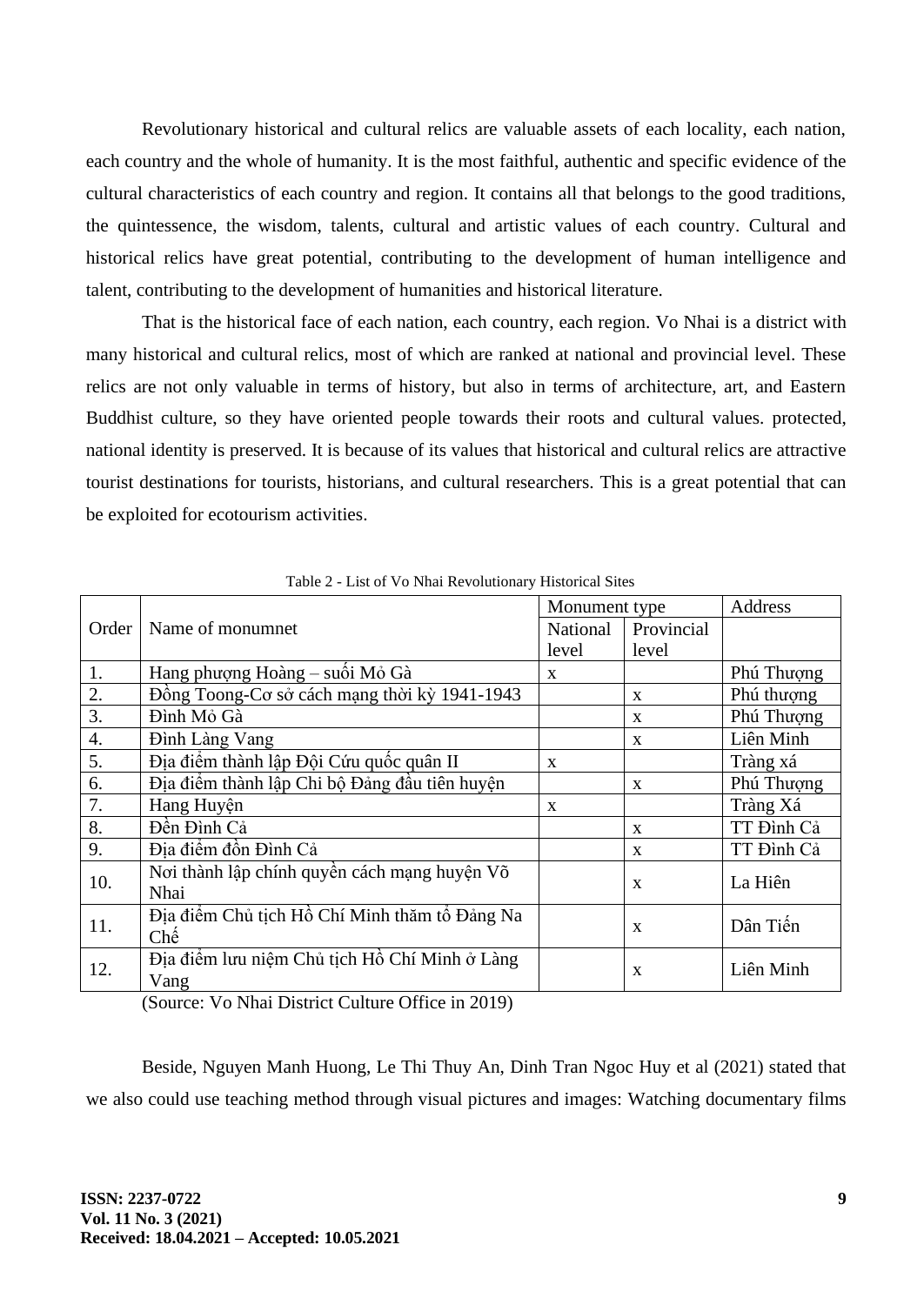in schools or in cinemas or theaters can be a good way for developing students' thinking ability and attracting more students' attention.

Many teachers can think of using laptops, movies, presentations, pictures, etc. To visualize historical and geographical topics and attract more attention from pupils. Moreover, we can teach students via providing them with historical stories to read in our outside classroom or in libraries.

For instance, nowadays students can buy and read historical tries in pictures to know more about the world around.

#### **6. Conclusion and Policy Implications**

Tourism community development to support historical sties visiting:

Nguyen Thi Hang, Nguyen Thu Thuy, Dinh Tran Ngoc Huy et al (2021) mentioned:

The responsibility of propaganda and promotion activities is reflected first of all in the honesty in the introduction of tourism products offered for sale. For sustainable tourism development, in addition to the function of expanding the market, introducing tourism products to tourists, propaganda and promotion activities are also responsible for providing information and giving necessary instructions. for visitors about the attitude towards the community, with cultural traditions, with the environment and landscape where tourists will visit. This will help limit the negative impacts of tourism activities on resources, the natural environment and the community. The results will give visitors rewarding trips and the impressions left after such trips will surely attract visitors to return. Thus, making a very important contribution to sustainable tourism development not only in terms of economic sustainability but also in terms of ensuring the sustainability of resources, environment and society.

Creating favorable conditions for people to directly participate in business and benefit from tourism; Enhancing the role of the community, promoting the role of socio-professional organizations related to tourism.

Nguyen Manh Huong, Le Thi Thuy An, Dinh Tran Ngoc Huy et al (2021) mentioned that Taking students or pupils to historical sites or historical and cultural places is the 3rd method we would like to explain.

In Vietnam, as well as in other developing countries, there are many historical sites and cultural places where we can take students to visit, take pictures, listen to tour guides to tell about historical stories, in more than 63 provinces and cities in Vietnam.

This is called outside or outdoor activities for our students.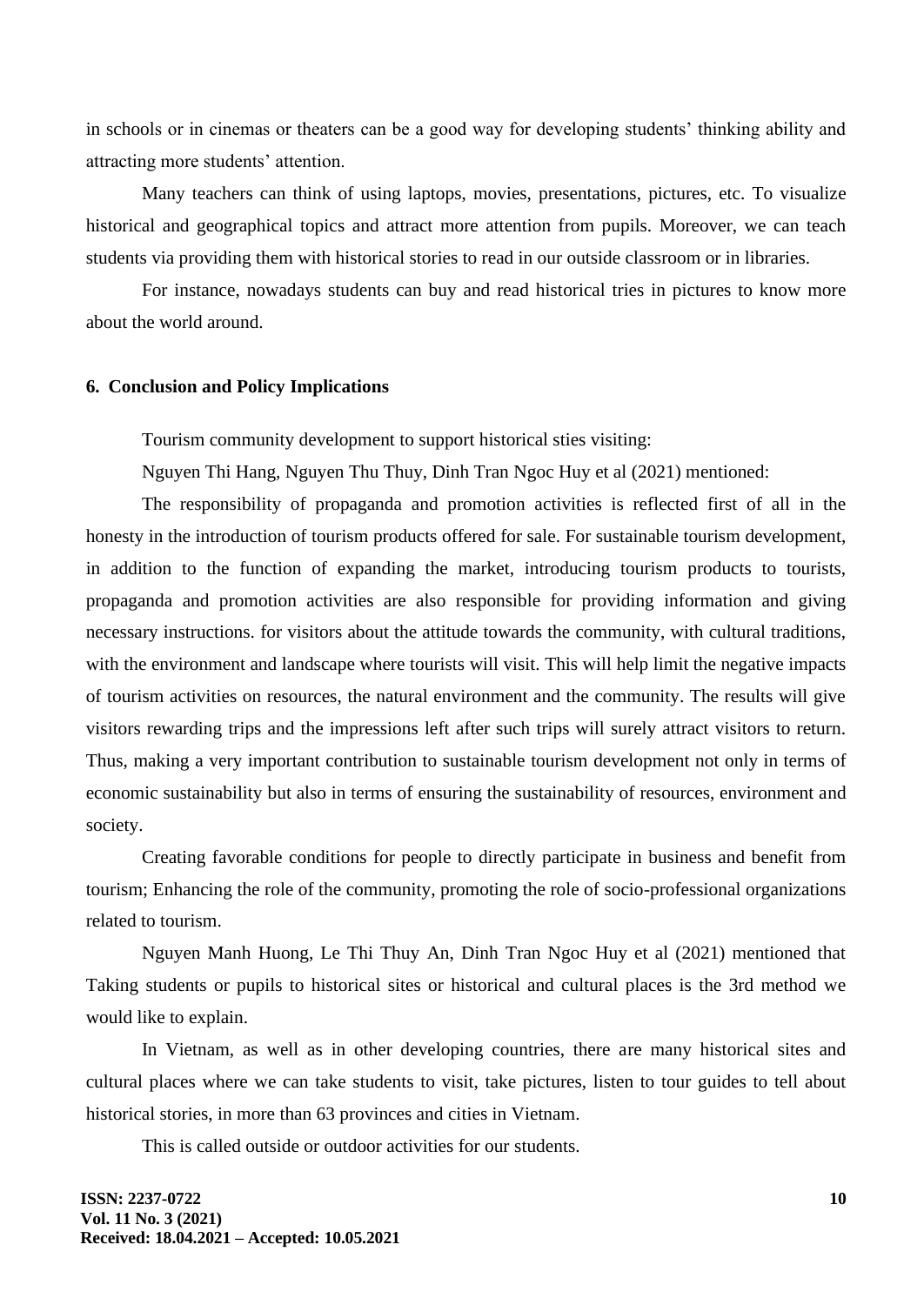Huong, N.M et al (2021) mentioned that Teachers need to regularly discuss with parents, especially in parent conferences, especially parent conferences at the beginning of the year, in groups such as Zalo, Facebook ... for general orientation and help. Together the school deployed to parents on socialization of education. Helping parents to be aware of the importance of IT in today's era and to coordinate with teachers and schools in equipping students' computing platforms, skills and capacities.

# **7. Limitation of Research**

We need to expand our research models for educating other subjects in Vietnam and other emerging markets.

# **References**

Bui Thi Hai Yen (2012), *Community Tourism,* Vietnam Education Publishing House.

Bou Chan Serey (2018). *Lecture at the Training Workshop on ASEAN Community Tourism Standards within the framework of Mekong-Lancang cooperation,* May 8-12, 2018, SiemReap, Cambodia.

Boudiaf, B. (2019). *Tourism and the heritage conservation of the historical areas tourism and the heritage conservation of the historical areas.*

https://www.researchgate.net/publication/336917424\_TOURISM\_AND\_THE\_HERITAGE\_CONSE RVATION OF THE HISTORICAL AREAS TOURISM AND THE HERITAGE CONSERVA TION\_OF\_THE\_HISTORICAL\_AREAS

Croes, R., & Semrad, K.J. (2019). The Relevance of Cultural Tourism as the Next Frontier for Small Island Destinations, *Journal of Hospitality & Tourism Research.* https://doi.org/10.1177/1096348013491599

Dat, P.M., Mau, N.D., Loan, B.T.T., & Huy, D.T.N. (2020). Comparative China Corporate Governance Standards After Financial Crisis, Corporate Scandals and Manipulation, *Journal of Security and Sustainability Issues, 9*(3). https://doi.org/10.9770/jssi.2020.9.3(18)

Dinh Tran Ngoc Huy. (2015). The Critical Analysis of Limited South Asian Corporate Governance Standards After Financial Crisis, *International Journal for Quality Research, 9*(4).

Dinh Tran Ngoc Huy, Dinh TRan Ngoc Hien. (2010). The backbone of European corporate governance standards after financial crisis, corporate scandals and manipulation, *Economic and Business Review, 12*(4).

Ha Huu Nga, "A panorama of Bac Son culture", *Journal of Archeology,* No. 2, pp.22-34.

Ha Van Tan (1986), Nguom Industry in a Wider Perspective, *Journal of Archeology,* No. 3, pp.3-10.

Huong, N.M., An, L.T.T., Huy, D.T.N., Thanh, N.T.P., Lan, N.T.P., Huong, C.T.M., & Nam, M.V. (2021). Teaching methods of history and geography and it influence for students in primary schools, vietnam, *Journal for educators, teachers and trainers,* 12(1). DOI: 10.47750/jett.2021.12.01.012